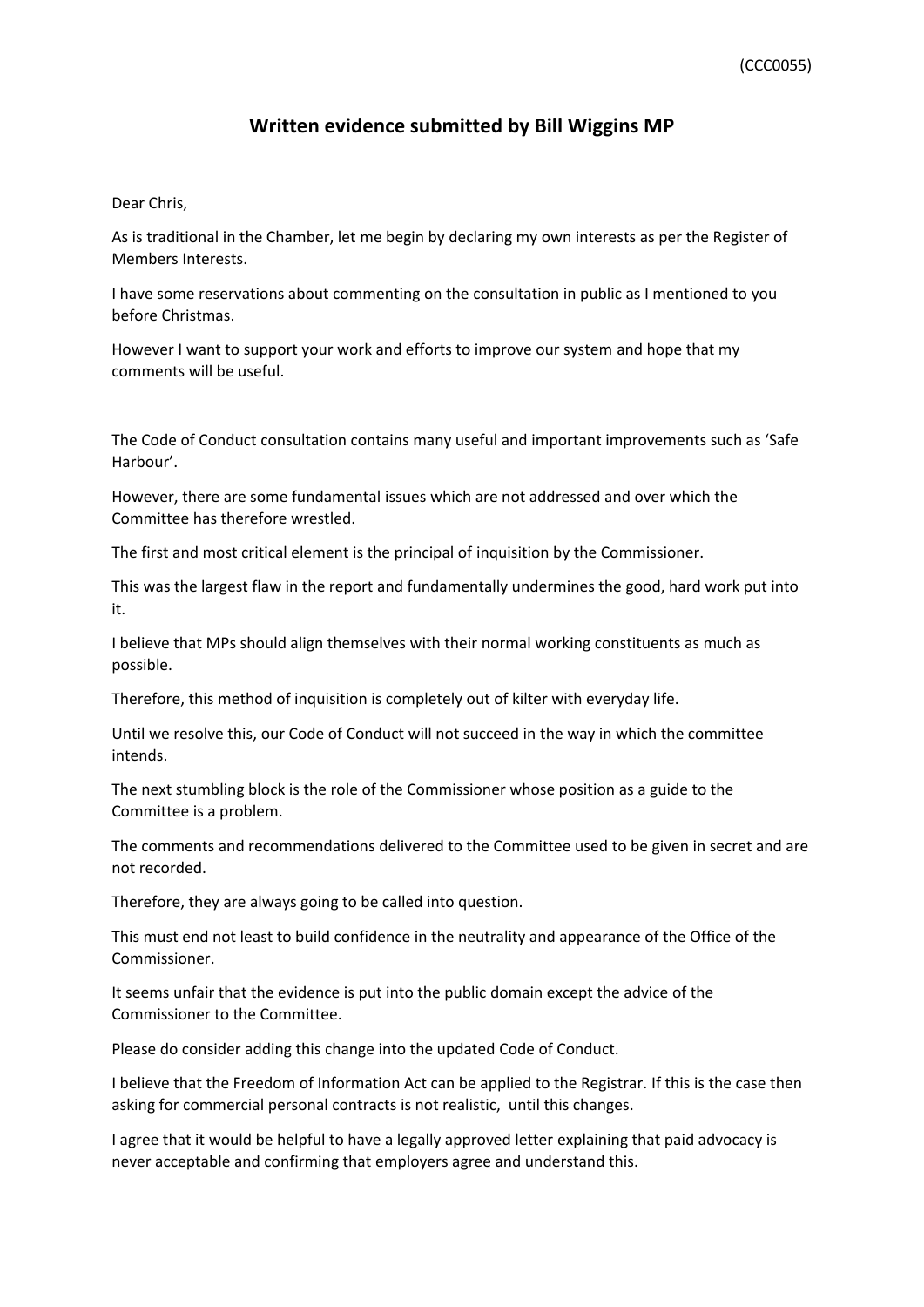The initial report also tries to create behaviour that it approves of, thus making it part of a wider agenda that is difficult to support.

For example, the addition of "Respect" with regard to racism clearly is there with good intention however, it should not be included in a Code of Conduct.

Not least because "respect" is open to subjectivity. To avoid any sort of political advantage subjectivity should be avoided.

The 12 month limit on reward looks like trying to provide a "get out of jail free card " by extending it.

However making it more expensive ( by foregoing 12 instead of 6 months worth of payment) does not change that - so it is an unnecessary change and appears to be used as a punishment rather than being helpful.

The idea that Committee members will not be lobbied seems naïve and ignores the greater political advantages that this process creates, when linked to Recall.

This is a large and complex report with a complicated consultation process open to all sorts of suggestions.

The Consultation is significant document of some 121 pages. The complexity of the situation and the small window for comment suggests that new views are unlikely to be accepted and most MPs will not have time to contribute.

When we consider the consequences for MPs caught up in the process, we really need to get it right.

At all times the changes proposed should favour simplicity, this applies to topical questions or changes to the ministerial code and alignment with any other codes such as the House of Lords.

Complexity brings errors which then bring the House into disrepute - contrary to the codes purpose.

Limiting time or limiting income does not improve the honesty and integrity of the system - it just creates more opportunity for errors.

Prohibiting people from voting, prohibits them from acting in the interests of their constituents which would be counter to encouraging transparency.

Our system is designed to be transparent and to ensure that people can see how and why we vote a certain way, and they can challenge this if they disagree.

How would you decide which votes an MP was ineligible for?

I support all changes suggested to the appeals process but point out again that evidence obtained through inquisition is the fundamental problem so whichever new option is chosen, that evidence will always undermine some of the process.

Simplification is the best form of promotion.

More rules mean more training, and thus creates more opportunities to make a mistake.

I support and recognise that we need a system that stops abuse of our political processes.

The consequences of even the smallest transgression are public and humiliating both personally and politically.

Therefore, it is absolutely worth getting this right.